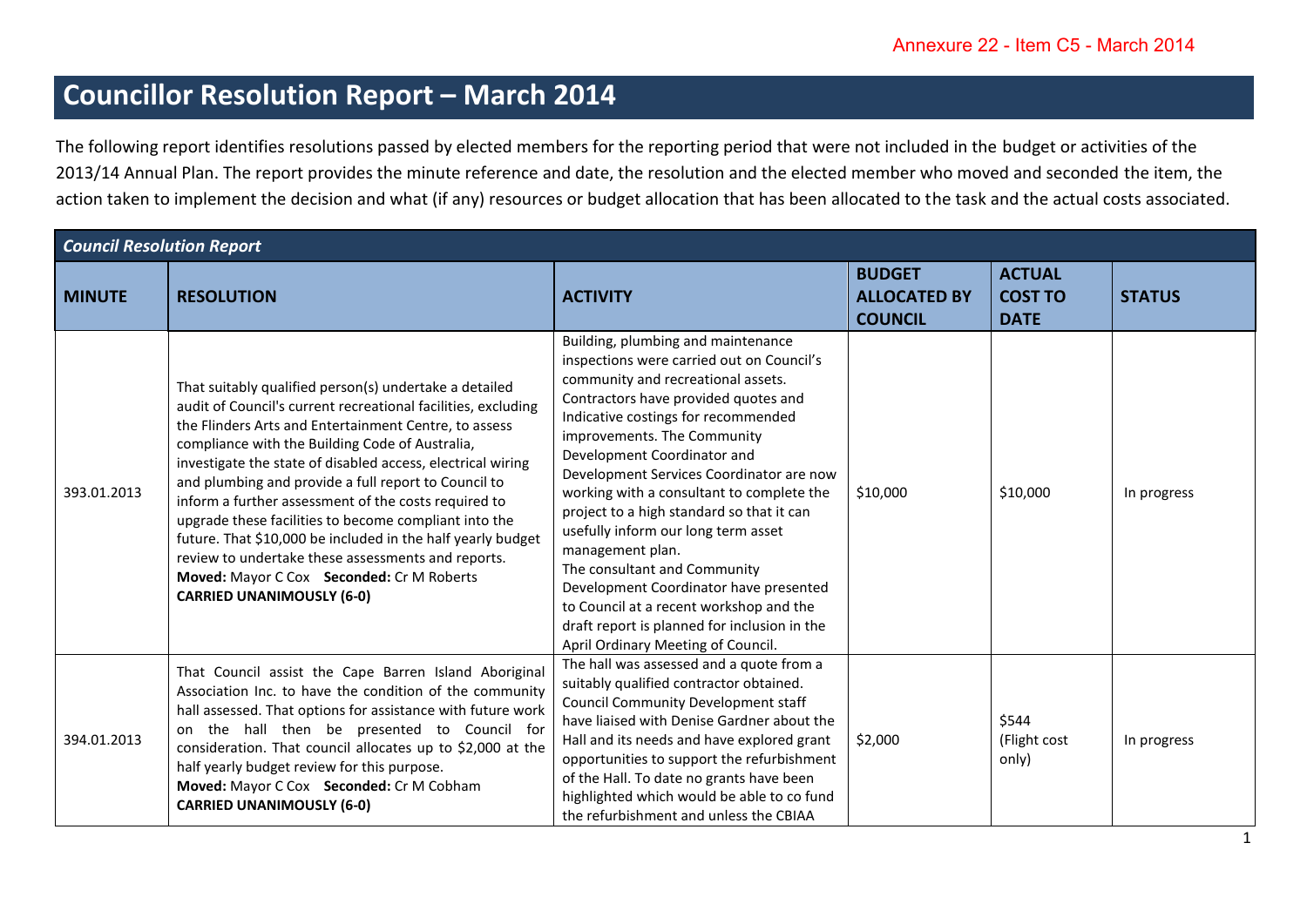| <b>Council Resolution Report</b> |                                                                                                                                                                                                                                                                                                                                                                                                                                                                                                                                                                                                                                               |                                                                                                                                                                                                                                                                                                                                                                                                                                                                                                     |                                                        |                                                |                                                                                                               |  |
|----------------------------------|-----------------------------------------------------------------------------------------------------------------------------------------------------------------------------------------------------------------------------------------------------------------------------------------------------------------------------------------------------------------------------------------------------------------------------------------------------------------------------------------------------------------------------------------------------------------------------------------------------------------------------------------------|-----------------------------------------------------------------------------------------------------------------------------------------------------------------------------------------------------------------------------------------------------------------------------------------------------------------------------------------------------------------------------------------------------------------------------------------------------------------------------------------------------|--------------------------------------------------------|------------------------------------------------|---------------------------------------------------------------------------------------------------------------|--|
| <b>MINUTE</b>                    | <b>RESOLUTION</b>                                                                                                                                                                                                                                                                                                                                                                                                                                                                                                                                                                                                                             | <b>ACTIVITY</b>                                                                                                                                                                                                                                                                                                                                                                                                                                                                                     | <b>BUDGET</b><br><b>ALLOCATED BY</b><br><b>COUNCIL</b> | <b>ACTUAL</b><br><b>COST TO</b><br><b>DATE</b> | <b>STATUS</b>                                                                                                 |  |
|                                  |                                                                                                                                                                                                                                                                                                                                                                                                                                                                                                                                                                                                                                               | were willing to assist at a funding level the<br>project is unlikely to be undertaken this<br>year.                                                                                                                                                                                                                                                                                                                                                                                                 |                                                        |                                                |                                                                                                               |  |
| 484.03.2013                      | That Council agrees to the installation of a series of<br>Outdoor Exercise Stations (funded via a \$30,000 grant<br>from Healthy Islands Project) on the land leased by<br>Council and commonly known as the Whitemark<br>Foreshore. Additionally that Council provides "in-kind"<br>support i.e. site works and equipment installation to the<br>value of \$5000. This sum of money to come from<br>Council's Public Open Space fund.<br>Moved: Cr M Cobham<br><b>Seconded: Cr R Wise</b><br><b>CARRIED UNANIMOUSLY (7-0)</b>                                                                                                                | A site plan is being finalised and then a<br>development application and reserve<br>activity assessment will be completed and<br>submitted for consideration. During this<br>process a formal survey has been<br>undertaken of the foreshore and some<br>anomalies have become apparent in<br>relation to Council assets being situated<br>outside of the leased area. Be that as it<br>may, a site plan has been prepared and<br>presented to Council for consideration as<br>part of this agenda. | \$5,000                                                | Staff time.                                    | In progress                                                                                                   |  |
| 485.03.2013                      | That Council re-directs the sum of \$10,000 from the<br>Whitemark Entry Project to the Whitemark Foreshore<br>Project and that the combined funds of \$20,000 be used<br>to purchase a suitable outdoor barbecue and replace the<br>existing "opera house" structure.<br>Council requests the General Manager seek quotes for the<br>demolition of the existing "Opera House" structure and<br>for the design and construction of a basic shelter and BBQ<br>for the site. These quotes are to be presented to Council<br>for formal consideration.<br><b>Moved: Mayor C Cox</b><br>Seconded: Cr G Willis<br><b>CARRIED UNANIMOUSLY (7-0)</b> | As above.                                                                                                                                                                                                                                                                                                                                                                                                                                                                                           | \$30,000                                               | Staff time.                                    | In progress                                                                                                   |  |
| 560.06.2013                      | 1. That Council fund from reserves and to a maximum<br>amount of \$110,000, the work necessary to ensure<br>that the Emita Hall is weather and vermin proof and a<br>safe, useable community facility.<br>2. That Council obtain at least two quotes from builders<br>re the renovation/repair work that is required on the<br>Emita Hall.                                                                                                                                                                                                                                                                                                    | The Emita Hall Committee and staff<br>continue to work together closely on the<br>redevelopment of this community asset.<br>Disabled toilet has been delivered and paid<br>for. An assessment has been undertaken<br>and asbestos has been discovered in the<br>building that will be removed as a matter of                                                                                                                                                                                        | \$110,000                                              | $$8500 (+ statf)$<br>time)                     | Designs are being<br>finalised and a<br>development<br>application will be<br>forthcoming in the<br>new year. |  |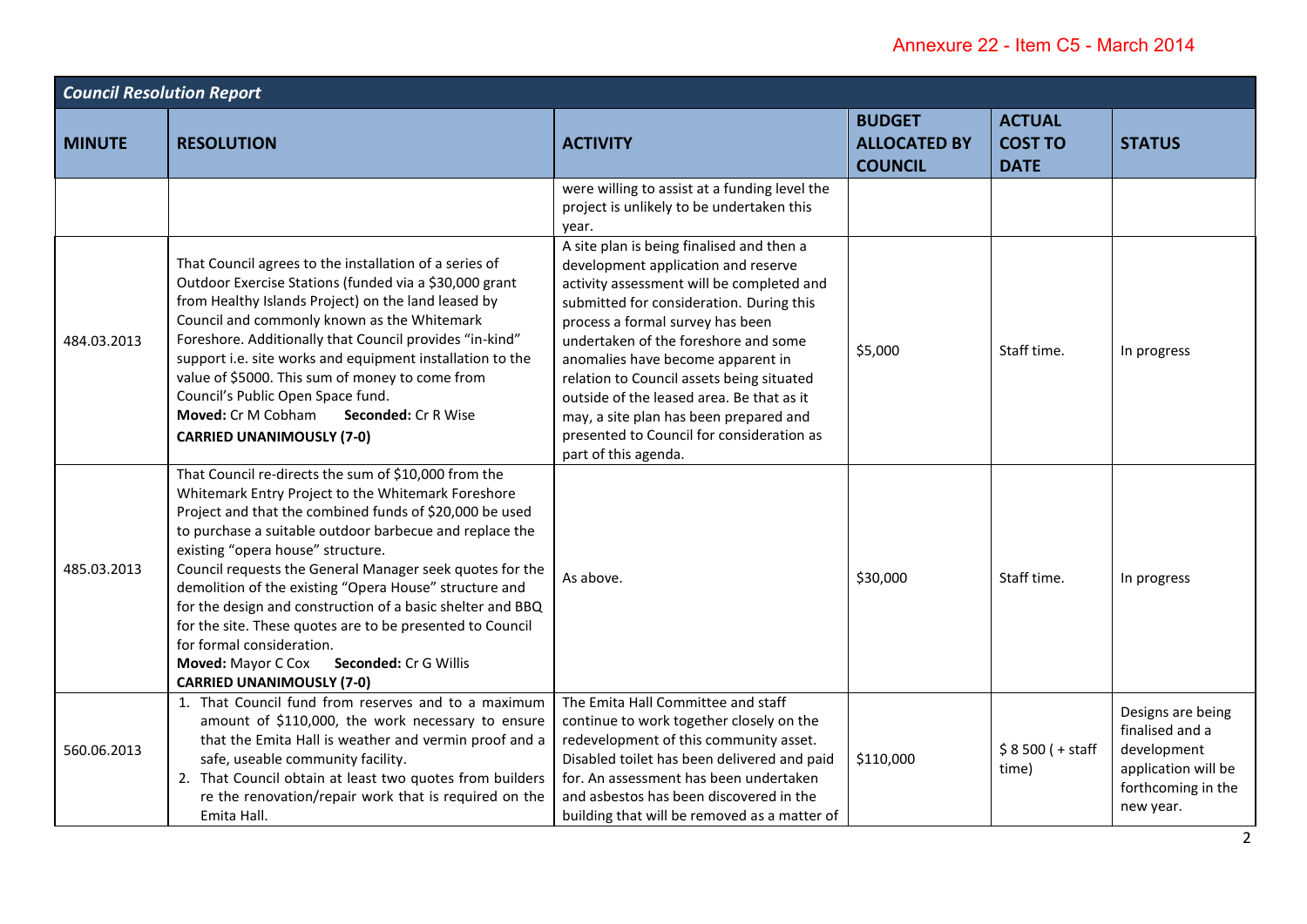| <b>Council Resolution Report</b> |                                                                                                                                                                                                                                                                                                                                                                                                                                                                                                                                                                                                                                                                                                                                                                                                                                                                                                                                                                       |                                                                                                                                                                                                                                                                                                                                                                                                                                                                                                                                                                                                                                                                                                                                                                                                                                                  |                                                        |                                                |               |  |
|----------------------------------|-----------------------------------------------------------------------------------------------------------------------------------------------------------------------------------------------------------------------------------------------------------------------------------------------------------------------------------------------------------------------------------------------------------------------------------------------------------------------------------------------------------------------------------------------------------------------------------------------------------------------------------------------------------------------------------------------------------------------------------------------------------------------------------------------------------------------------------------------------------------------------------------------------------------------------------------------------------------------|--------------------------------------------------------------------------------------------------------------------------------------------------------------------------------------------------------------------------------------------------------------------------------------------------------------------------------------------------------------------------------------------------------------------------------------------------------------------------------------------------------------------------------------------------------------------------------------------------------------------------------------------------------------------------------------------------------------------------------------------------------------------------------------------------------------------------------------------------|--------------------------------------------------------|------------------------------------------------|---------------|--|
| <b>MINUTE</b>                    | <b>RESOLUTION</b>                                                                                                                                                                                                                                                                                                                                                                                                                                                                                                                                                                                                                                                                                                                                                                                                                                                                                                                                                     | <b>ACTIVITY</b>                                                                                                                                                                                                                                                                                                                                                                                                                                                                                                                                                                                                                                                                                                                                                                                                                                  | <b>BUDGET</b><br><b>ALLOCATED BY</b><br><b>COUNCIL</b> | <b>ACTUAL</b><br><b>COST TO</b><br><b>DATE</b> | <b>STATUS</b> |  |
|                                  | 3. The essential work required, as deemed by Council<br>staff together with the Emita Hall Committee, is as<br>follows :-<br>replace existing roof and guttering<br>a)<br>rewire the building as per electricians brief<br>b)<br>ensure that the building is vermin-proof by re-<br>C)<br>cladding the exterior walls<br>provide the toilet facilities with disabled access<br>d)<br>4. Provide the services of Council's OH&S Risk<br>Management Officer to investigate, liaise and<br>undertake the necessary work to enable community<br>volunteers to assist, where practicable, in the work<br>required at the Emita Hall.<br>5. Provide the services of Council's Community<br>Development Staff to seek funding opportunities for<br>the work required to upgrade the Hall's kitchen<br>facilities to at least the minimum standard required<br>for food preparation/serving.<br>Moved: Cr M Cobham Seconded: Cr M Roberts<br><b>CARRIED UNANIMOUSLY (5-0)</b> | urgency.<br>A grant application was submitted by the<br>Community Development Officer to seek<br>funding for works on the Emita Hall but<br>with the change of government Council was<br>initially informed that all applications made<br>and the grant fund itself would no longer<br>be honoured. This advice has now been<br>reversed and we await formal notification<br>as to whether funding may well be<br>forthcoming.<br>A number of volunteers primarily from the<br>Emita Hall Special Committee of Council<br>have been inducted as Council Volunteers<br>to assist where practicable.<br>An invitation to quote has been sent to<br>Council Preferred Contractors for identified<br>works. Once quotes have been received<br>and identified works awarded to<br>Contractors, work will commence on stage<br>1 of the refurbishment. |                                                        |                                                |               |  |
| 677.10.2013                      | Council directs the General Manager to engage an<br>Engineer with specific experience in footpath design and<br>disabled access to undertake a basic assessment of the<br>existing footpath network in Whitemark and provide a<br>series of recommendations for formal Council<br>consideration.<br>Seconded: Cr M Cobham<br>Moved: Cr M Roberts<br><b>CARRIED UNANIMOUSLY (7-0)</b>                                                                                                                                                                                                                                                                                                                                                                                                                                                                                                                                                                                  | The General Manager has been in contact<br>with consultants with the requisite skills to<br>undertake the task. A consultant will be<br>appointed in the coming weeks.                                                                                                                                                                                                                                                                                                                                                                                                                                                                                                                                                                                                                                                                           | \$5000                                                 |                                                | In progress   |  |
| 691.11.2013                      | Council receives the Flinders Island Sports & RSL Club<br>Project Redevelopment Brief and supports, in principle,                                                                                                                                                                                                                                                                                                                                                                                                                                                                                                                                                                                                                                                                                                                                                                                                                                                     | The General manager has met with the<br>Chair of the Development Committee of                                                                                                                                                                                                                                                                                                                                                                                                                                                                                                                                                                                                                                                                                                                                                                    |                                                        |                                                | In progress   |  |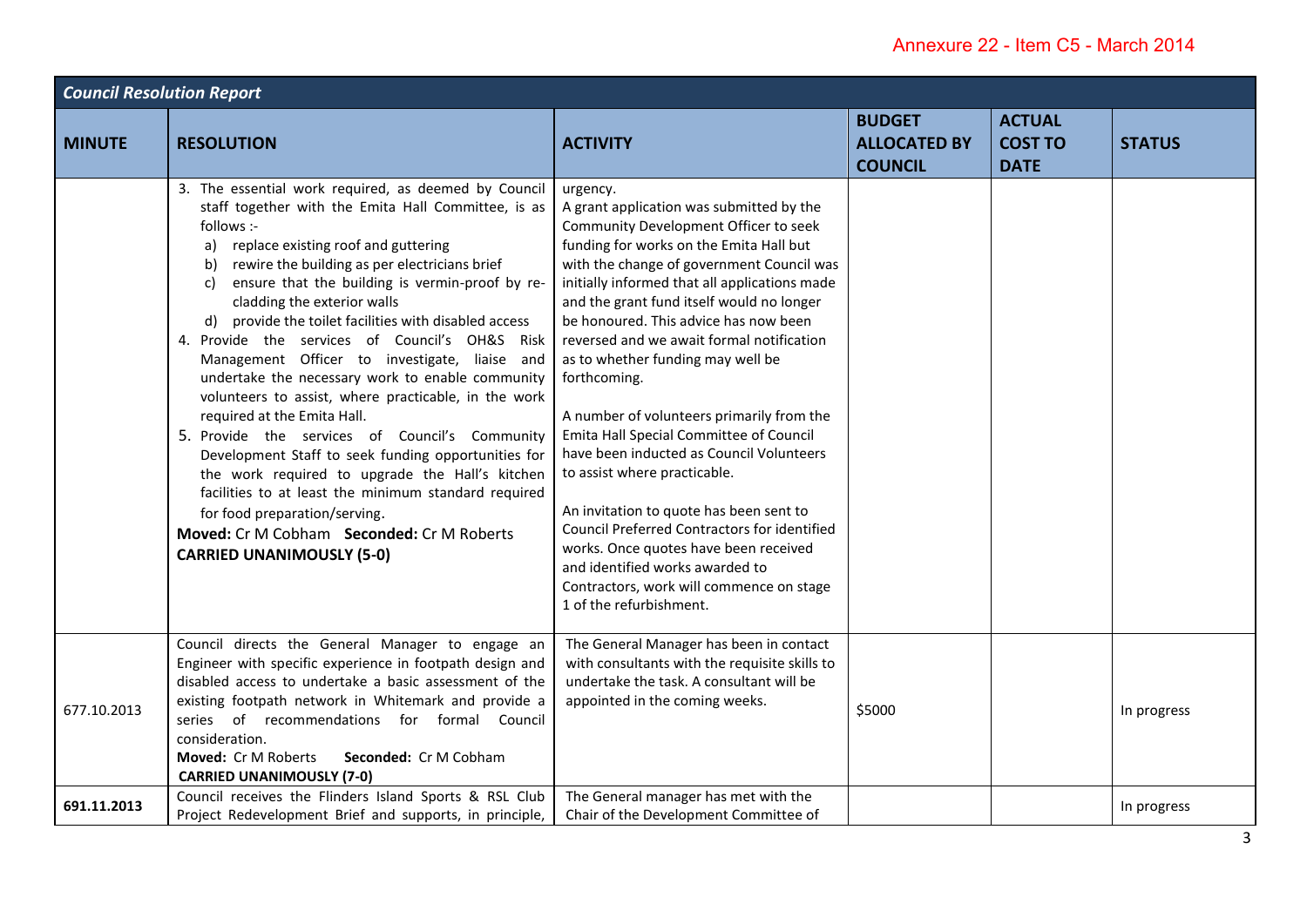| <b>Council Resolution Report</b> |                                                                                                                                                                                                                                                                                                                                                                                                                                                                                                                                                                                                                                                                                                                                                                                                                                                                                                                                                                                                                                                                                                                                                                      |                                                                                                                                                           |                                                        |                                                |                |  |
|----------------------------------|----------------------------------------------------------------------------------------------------------------------------------------------------------------------------------------------------------------------------------------------------------------------------------------------------------------------------------------------------------------------------------------------------------------------------------------------------------------------------------------------------------------------------------------------------------------------------------------------------------------------------------------------------------------------------------------------------------------------------------------------------------------------------------------------------------------------------------------------------------------------------------------------------------------------------------------------------------------------------------------------------------------------------------------------------------------------------------------------------------------------------------------------------------------------|-----------------------------------------------------------------------------------------------------------------------------------------------------------|--------------------------------------------------------|------------------------------------------------|----------------|--|
| <b>MINUTE</b>                    | <b>RESOLUTION</b>                                                                                                                                                                                                                                                                                                                                                                                                                                                                                                                                                                                                                                                                                                                                                                                                                                                                                                                                                                                                                                                                                                                                                    | <b>ACTIVITY</b>                                                                                                                                           | <b>BUDGET</b><br><b>ALLOCATED BY</b><br><b>COUNCIL</b> | <b>ACTUAL</b><br><b>COST TO</b><br><b>DATE</b> | <b>STATUS</b>  |  |
|                                  | the objectives of the club outlined in the brief provided to<br>Council as follows:<br>1. As a minimum requirement, the Club continues<br>to provide the same services to the community<br>as it currently provides relating to golf, bowls, a<br>venue for community functions and a base for<br>the Flinders Island RSL.<br>2. That the existing golf course is retained.<br>3. That in the future the Club is not dependent on<br>voluntary labour for its annual and ongoing asset<br>maintenance and or any future capital works<br>projects.<br>4. Redevelopment could present an opportunity for<br>a 'state of the art' recreational, community<br>facilities and housing hub that could position<br>Flinders Island at the forefront of the provision of<br>such facilities for isolated communities.<br>Council directs the General Manager to continue working<br>with the Flinders Island Sports & RSL Club to further<br>explore opportunities relating to the development of a<br>recreational, community facilities and housing hub at the<br>site.<br>Moved: Deputy Mayor D Williams<br>Seconded: Cr M<br>Cobham<br><b>CARRIED UNANIMOUSLY (7-0)</b> | the Flinders Island Sports & RSL Club<br>advising of the decision taken by Council<br>and an approach to continue work on the<br>project has been agreed. |                                                        |                                                |                |  |
| 693.11.2013                      | That Council engage with TasPorts to investigate if the<br>cost of distribution of fuel to Flinders Island can be<br>reduced and that Council allocates \$10,000 to such a<br>project at the half year budget review.<br>Moved: Mayor Carol Cox Seconded: Cr M Cobham<br>CARRIED (5-2)                                                                                                                                                                                                                                                                                                                                                                                                                                                                                                                                                                                                                                                                                                                                                                                                                                                                               | No action until funds are allocated at the<br>half year budget review.                                                                                    |                                                        |                                                | Awaiting funds |  |
| 707.12.2013                      | That on successful conclusion of negotiations with Sharp<br>Airlines for the housing and operation of a lifter, Council                                                                                                                                                                                                                                                                                                                                                                                                                                                                                                                                                                                                                                                                                                                                                                                                                                                                                                                                                                                                                                              | A lease is with Sharp Airlines awaiting their<br>signature.                                                                                               | \$7000                                                 | Nil                                            | In progress    |  |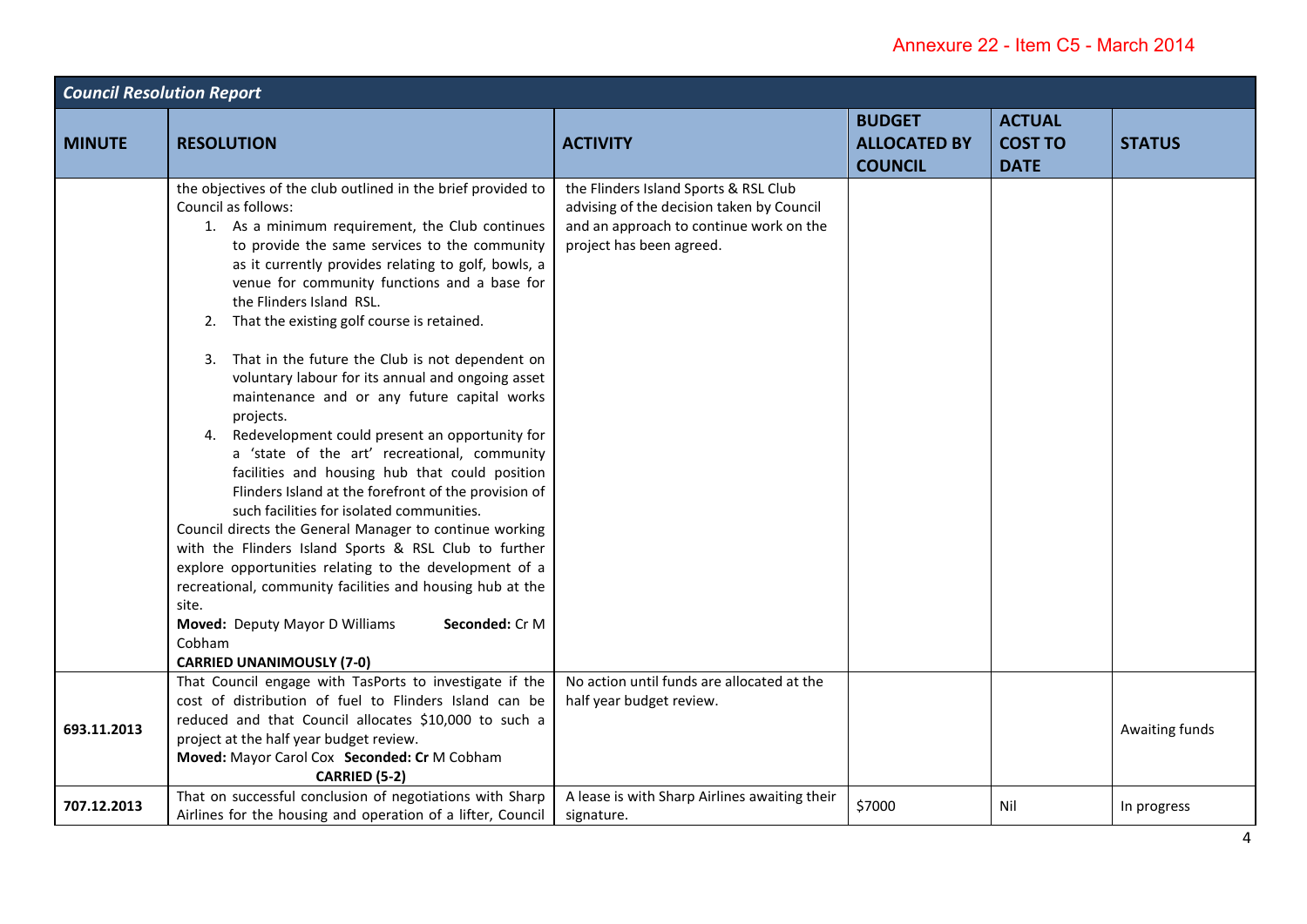| <b>Council Resolution Report</b> |                                                                                                                                                                                                                                                                                                                                                                                                                                                                                                                                                                                                                                      |                                                                                                                                                                                                                                               |                                                        |                                                |               |  |
|----------------------------------|--------------------------------------------------------------------------------------------------------------------------------------------------------------------------------------------------------------------------------------------------------------------------------------------------------------------------------------------------------------------------------------------------------------------------------------------------------------------------------------------------------------------------------------------------------------------------------------------------------------------------------------|-----------------------------------------------------------------------------------------------------------------------------------------------------------------------------------------------------------------------------------------------|--------------------------------------------------------|------------------------------------------------|---------------|--|
| <b>MINUTE</b>                    | <b>RESOLUTION</b>                                                                                                                                                                                                                                                                                                                                                                                                                                                                                                                                                                                                                    | <b>ACTIVITY</b>                                                                                                                                                                                                                               | <b>BUDGET</b><br><b>ALLOCATED BY</b><br><b>COUNCIL</b> | <b>ACTUAL</b><br><b>COST TO</b><br><b>DATE</b> | <b>STATUS</b> |  |
|                                  | commits to the purchase of a passenger lifter for the<br>Essendon Airport and commits to funding the balance<br>required for the purchase and delivery to Essendon of up<br>to \$7,000.<br>Moved: Mayor Carol Cox Seconded: Cr R Wise<br><b>CARRIED UNANIMOUSLY (7-0)</b>                                                                                                                                                                                                                                                                                                                                                            |                                                                                                                                                                                                                                               |                                                        |                                                |               |  |
| 715.12.2013                      | That Council directs staff to investigate the various<br>options available, together with costings, for the provision<br>of summer cooling / ventilation in the Flinders Arts and<br>Entertainment Centre (FAEC), Whitemark.<br>This<br>information is to be provided for Council consideration as<br>part of the 2014/2015 budget deliberations.<br>Moved: Cr M Cobham<br>Seconded: Deputy Mayor D<br>Williams<br><b>CARRIED UNANIMOUSLY (7-0)</b>                                                                                                                                                                                  | The architects that designed the Flinders<br>Arts and Entertainment Centre (FAEC) have<br>been requested to consider the options<br>available and provide a report and quotes<br>back to Council.                                             |                                                        |                                                | In progress   |  |
| 720.01.2014                      | That Council adopts the amended Employee Recruitment<br>Policy and allows it to lay on the table for 28 days for<br>public comment.<br>Moved: Cr M Cobham<br>Seconded: Cr R Wise<br><b>CARRIED UNANIMOUSLY (7-0)</b>                                                                                                                                                                                                                                                                                                                                                                                                                 | The policy lay on the table for 28 days for<br>public comment until 17 <sup>th</sup> February and will<br>be represented at the March Council<br>meeting.                                                                                     |                                                        |                                                | In progress   |  |
| 722.01.2014                      | That Council formally ratifies the Lady Barron Hall and<br>Recreational Special Committee as elected at the Annual<br>General Meeting held on 3rd January 2014.<br><b>President (Chair):</b><br>David Williams<br><b>Vice President:</b><br>Carol Cox<br>$\bullet$<br>Fran Bryson<br>Secretary:<br>$\bullet$<br>Treasurer:<br>Shirley Holloway<br>Committee members re-elected: Pat Masters, Judy<br>$\bullet$<br>Clarke, Kim Murphy<br>New Committee members: The Committee<br>$\bullet$<br>unanimously recommends to Flinders Council to<br>approve the appointment of Chris Murphy and<br>Tanya Maynard as New Committee Members. | Formal letters of appointment should be<br>prepared for all Committee members in<br>the coming week and new Committee<br>members will be required at a time to be<br>agreed to undertake a volunteer induction<br>process with Council staff. |                                                        |                                                | In progress   |  |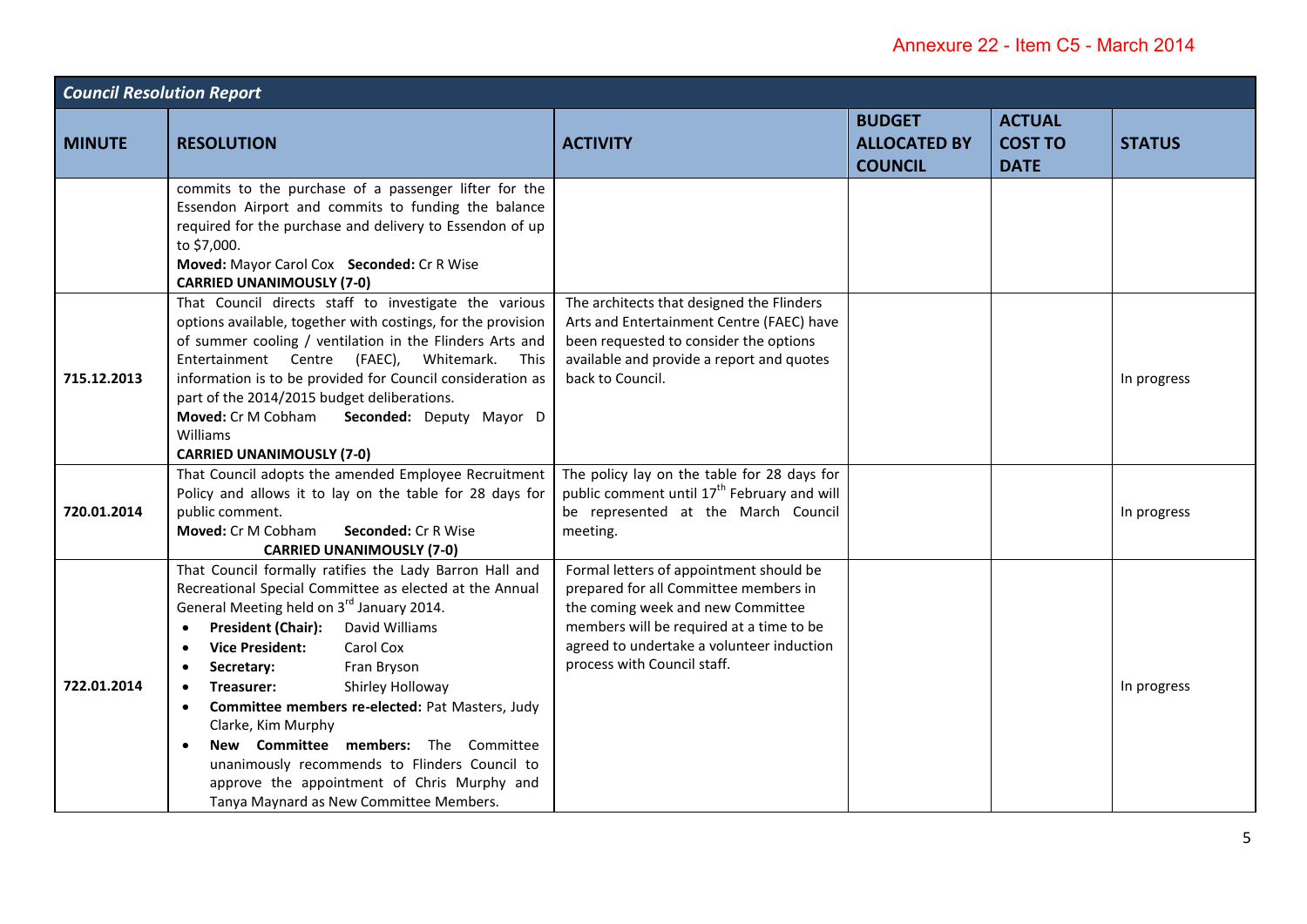| <b>Council Resolution Report</b> |                                                                                                                                                                                                                                                                                                                                                                                                                                                                                                                                                                                         |                                                                                                                                                                                                                       |                                                        |                                                |               |
|----------------------------------|-----------------------------------------------------------------------------------------------------------------------------------------------------------------------------------------------------------------------------------------------------------------------------------------------------------------------------------------------------------------------------------------------------------------------------------------------------------------------------------------------------------------------------------------------------------------------------------------|-----------------------------------------------------------------------------------------------------------------------------------------------------------------------------------------------------------------------|--------------------------------------------------------|------------------------------------------------|---------------|
| <b>MINUTE</b>                    | <b>RESOLUTION</b>                                                                                                                                                                                                                                                                                                                                                                                                                                                                                                                                                                       | <b>ACTIVITY</b>                                                                                                                                                                                                       | <b>BUDGET</b><br><b>ALLOCATED BY</b><br><b>COUNCIL</b> | <b>ACTUAL</b><br><b>COST TO</b><br><b>DATE</b> | <b>STATUS</b> |
|                                  | Moved: Deputy Mayor D Williams Seconded: Cr G Willis<br><b>CARRIED UNANIMOUSLY (7-0)</b>                                                                                                                                                                                                                                                                                                                                                                                                                                                                                                |                                                                                                                                                                                                                       |                                                        |                                                |               |
| 733.02.2014                      | That this Meeting instruct the Mayor to consult with<br>Councillors seeking their contribution to create a list of<br>infrastructure assets and essential services to be built or<br>upgraded which would benefit members of the Furneaux<br>Group and that this list be sent to candidates who are<br>associated with the electorate of Bass in the upcoming<br>Tasmanian State elections so that the candidates are<br>aware of and may consider the items listed if they are<br>elected to represent this community.<br>Moved: Cr G Willis<br>Seconded: Cr P Rhodes<br>CARRIED (5-2) | Discussed at the 27 <sup>th</sup> February Councillor<br>Workshop                                                                                                                                                     |                                                        |                                                | In progress   |
| 734.02.2014                      | That Council provides support and participates in the<br>Furneaux Islands Service Providers (FISP) Network, and<br>provides an allocation of \$400 for catering purposes out<br>of the Community Development budget 2013/2014.<br>Moved: Cr M RobertsSeconded: Deputy Mayor D Williams<br><b>CARRIED UNANIMOUSLY (7-0)</b>                                                                                                                                                                                                                                                              |                                                                                                                                                                                                                       |                                                        |                                                | In progress   |
| 735.02.2014                      | That Council adopts the Citizen of the Year Award Policy.<br>Moved: Cr Gerald Willis Seconded:Deputy Mayor D<br>Williams<br><b>CARRIED UNANIMOUSLY (7-0)</b>                                                                                                                                                                                                                                                                                                                                                                                                                            |                                                                                                                                                                                                                       |                                                        |                                                | Complete      |
| 738.02.2014                      | That Council adopts the revised Aviation Policy with the<br>proposed changes and allow it to lay on the table for 28<br>days for public comment.<br>Moved: Cr M Cobham<br>Seconded: Cr G Willis<br><b>CARRIED UNANIMOUSLY (7-0)</b>                                                                                                                                                                                                                                                                                                                                                     | Policy has been advertised and will lay on<br>the table until 16 <sup>th</sup> March.                                                                                                                                 |                                                        |                                                | In progress   |
| 739.02.2014                      | That Council adopts the revised Instrument of Delegation<br>- amended February 2014, with the following<br>amendment:<br>page 3 - replace Corporate Services Manager with<br>$\bullet$<br>Corporate Services Coordinator.                                                                                                                                                                                                                                                                                                                                                               | Formal letters have been sent to all staff<br>with delegated responsibilities outlining the<br>legislation relating to the delegation and<br>any restrictions or conditions on the use of<br>the delegated authority. |                                                        |                                                | Complete      |